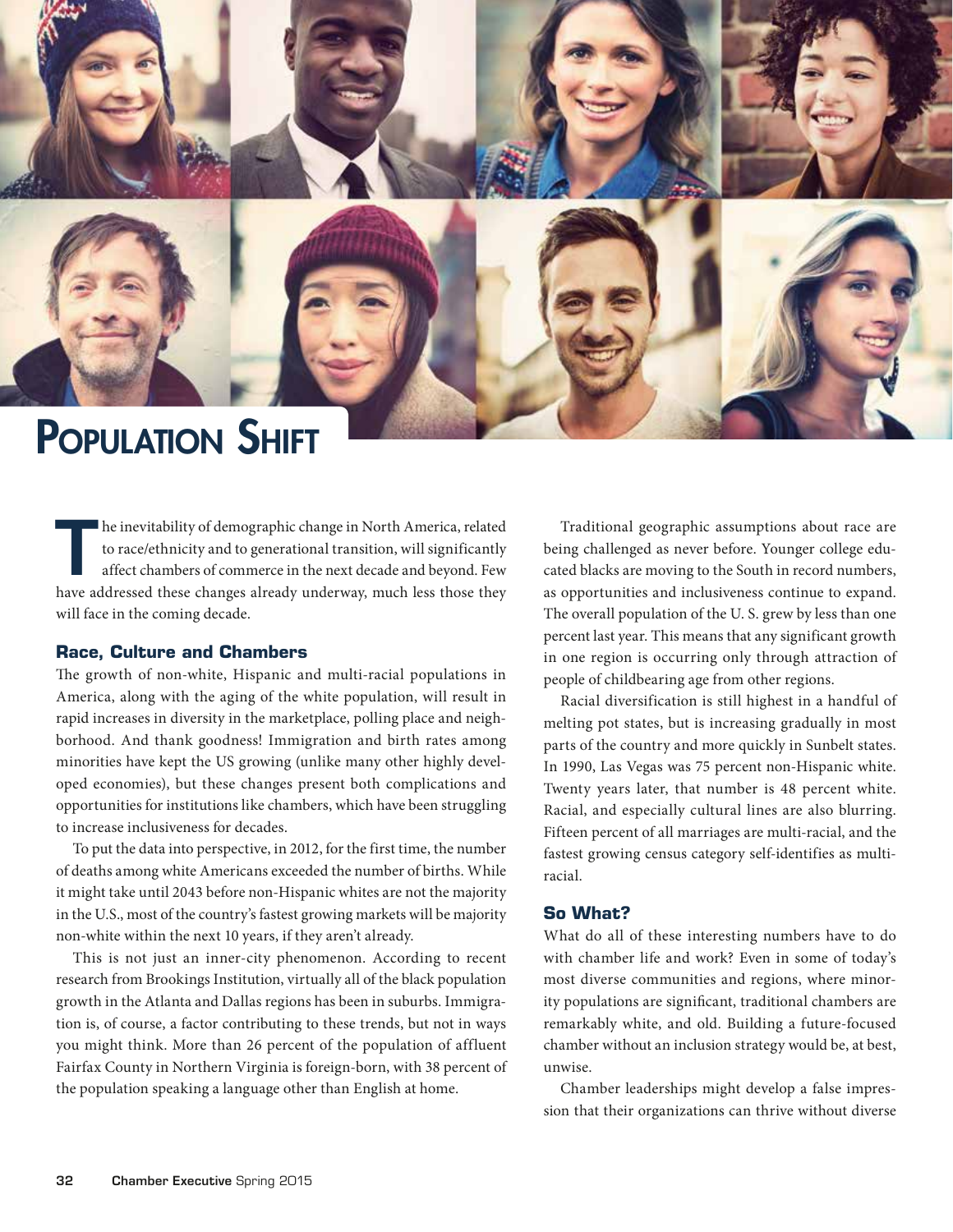representation in their memberships, boards or staffs. After all, although minorities and women total two-thirds of the population and 57 percent of the workforce, they account for only three percent of senior management positions in *Fortune* 1,000 firms, according to the 2014 Glass Ceiling Report from the Leadership Conference on Civil and Human Rights.

For a generation, chambers have expressed concern about the potential for serious problems as a result of the non-representative nature—gender, race, culture, lifestyle—of their memberships, staffs and boards. That worry has generated only limited action to address a chronic disconnect, which leads some skeptics to conclude that the situation has never been a true priority. Since minority business ownership and senior management representation are still extremely limited in our economy, chambers may believe that diversity and inclusion won't matter to their organizational and community futures. They would be wrong.

# Building a future-focused chamber without an inclusion strategy would be, at best, unwise. The same of the set of the set of the set of the set of the set of the set of the set of t

# **If You've Seen One Chamber ...**

Every community and chamber is different. In a metropolitan region like Orlando, the chamber is already living in the future when it comes to diversity of population. For a mid-western city like Omaha, where the population remains 80+ percent white, the demographic challenges may relate more to generational transition than cultural division.

Likewise, the composition of the business community (potential chamber members) shows vast statistical differences between the numbers in large states and small. Overall, the rate of minority business ownership in the U.S. is roughly 15 percent (up from 11 percent in just five years), but the "spread" within states ranges from near zero to 21 percent in California.

If a chamber doesn't address the inevitability of racial-cultural change over the next 10 years, its membership, audience, clout and future funding streams will be at risk. ACCE's Diversity and Inclusion Division attempts to focus chamber attention on these issues in three areas: workplace (equity of opportunity within companies), marketplace (increased markets for minority enterprises and recognition of the buying power of minority populations), and workforce (increasing minority representation on company and chamber staffs).

There are obvious business and moral reasons for chambers to address these issues, but also more subtle motivations. Talented, skilled young adults, who have long been expected to choose place first and job second, are increasingly settling in diverse communities. An inclusive community is also attractive for international talent seeking positions in the U.S. Likewise, site selectors report that larger employers consider diversity and equity initiatives when selecting locations for new or expanded facilities.

This is part of the reason that the St. Louis Chamber has had such aggressive programming and outreach aimed at greater inclusion of young and minority businesses. Long before the tragic situations in nearby Ferguson, the chamber had established itself as a proven champion of equity initiatives and cross-cultural dialogue. This sustained and proactive approach enabled them to play a meaningful role in 2014 that would not have been possible or credible if they had started their drive to engage across racial lines after the crisis was at hand.

> address the inevitability of racial-cultural change over the next 10 years, its membership, audience, clout and future funding streams will be at risk.

# **Down to Business**

Every perennial chamber priority, from education to transportation, to business climate, to place-making is affected by demographic changes. For years, larger urban chambers have reported difficulties lobbying on behalf of the business community because city councils and officials question whether the chamber actually represents the true character of the business community. Fighting anti-business sentiment is more difficult when *them vs. us* perceptions are reinforced by the composition  $\triangleright$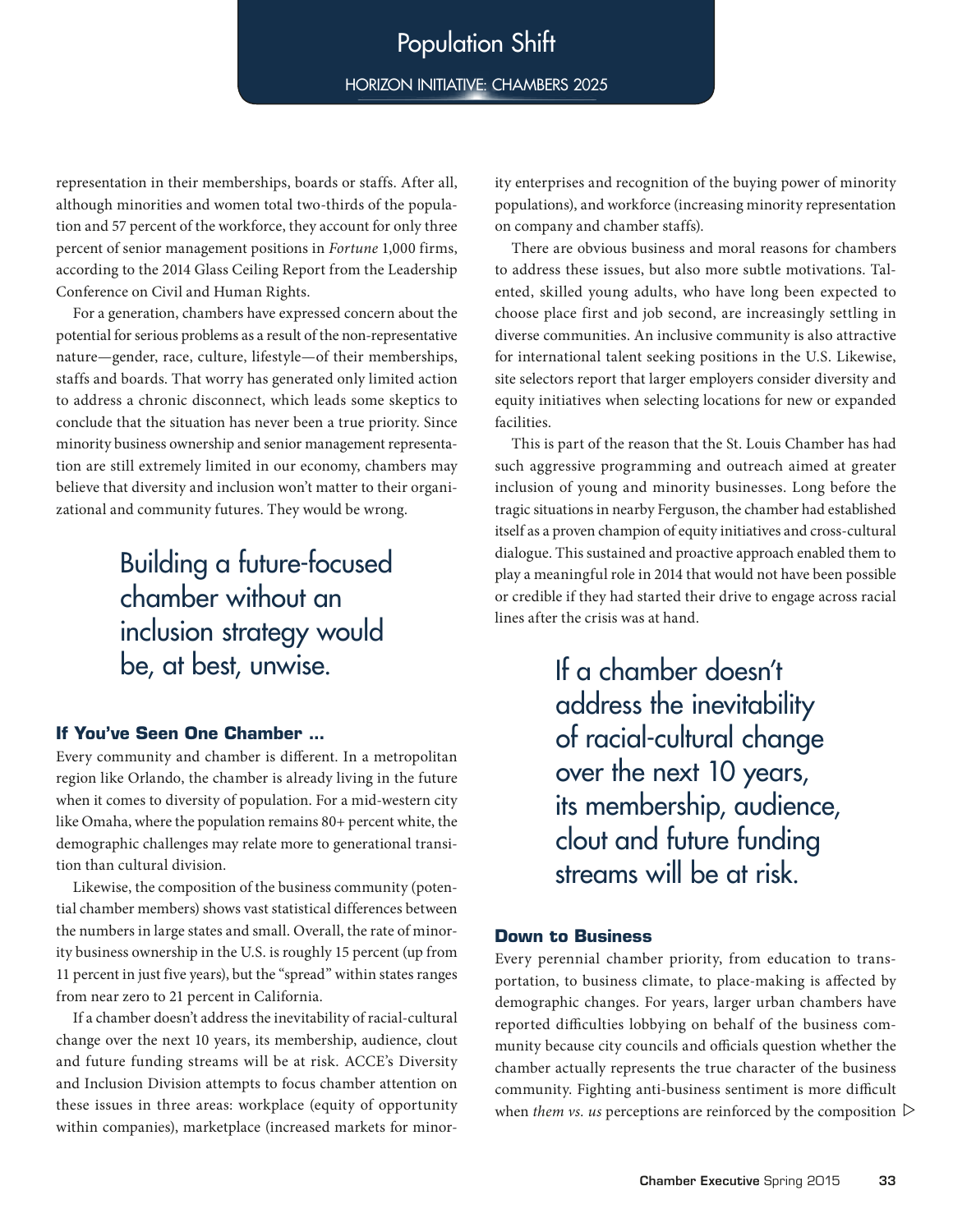of chamber boards, memberships and staffs. Lack of perceived inclusion and equality of opportunity also feeds the political fragmentation identified elsewhere in this paper. Chambers will also play a role in ensuring that population demographic shifts are accepted in the region. Chambers need to model evolving pro-social behavior through the types of programs they offer and their own hiring.

In the absence of programming that seems valuable, small minority-owned businesses will seek to develop such support systems independent of the chamber. This could affect attendance, but just as importantly it can reduce the richness of networking at events. In addition, the conclusions formed by committees or planning councils of the chamber may simply be wrong without greater representation of the entire community.

#### **Generational Transitions**

The other major demographic trend facing the country and chambers relates to generational change. Generation and race/ culture issues are tightly intertwined. Zogby research shows that while 68 percent of all current voters are white, just 55 percent of millennials (1979-94) identified in that category. Consider: those born 1926-45, a cohort Zogby calls the "Privates," are 79 percent white; Boomers (1946-64) are 78 percent white; and Gen X (1964- 78) are 65 percent white. This is a racial/ethnic sea change from previous decades.

#### Voters' Racial Composition by Generation



Millennials will make up most of the workforce by 2025. Baby Boomers will have left, or soon will leave, positions of responsibility (except perhaps in incumbency bastions like Congress). Chambers have recognized for at least a decade the need to appeal to younger professionals, as they built YP networks, emerging leaders' programs, and linkages to higher education. This is all good, but it's not enough. To ensure the sustained viability and strength of the chamber, the organization itself must change its stripes rather than merely attaching appendages for the young. How?

Other than a token representative from your YP group, are any of your board seats occupied by a young person? Do your board meetings inspire anybody, much less young people? How many of the programs you design that you think should appeal to younger audiences were created with the input and ownership of young members? Do you encourage, rather than discourage, staff to engage in business-hour connections to social media? Do you have any young people in decision-making positions on your team? Are the policy issues you advocate of interest to younger business people, and if yes, have you articulated the issue in their terms? Gen Y people are not enamored with political parties or traditional politics, but they are interested in issues of fairness and quality of life. Is your chamber? Many millennials are socalled "communitarians," but some are also social libertarians. Perhaps they must find another group to represent their interests, even if they are business owners.

Millennials who choose to join chambers today might not mind paying dues, but they're not patient sitting at the kids' table hoping to someday be viewed as having paid the other kind of dues. And they won't have to. They are already large and will soon be powerful. Zogby International says: "At 70 million strong, [millennials in the U.S.] are larger than most developing and 'emerging nations' and warrant the same amount of attention from investors, policymakers, and managers as do nations like Turkey and Egypt, which each have the same population numbers."

#### **Note for Gray Haired Execs**

Three suggestions for current chamber leaders about dealing with younger generations:

- Treat young professional members as the intellectual and emotional equal of your peers, not as your kids.
- Communicate with them through media they use and like.
- Open up your definition of "membership."

### **Millennial Conformity? Not a Goal**

The good news in dealing with generational change is that it is important, but not necessarily urgent. In fact, most chambers seem to be holding their breath knowing that eventually Millennials will move into the family/community phases of their lives,  $\triangleright$